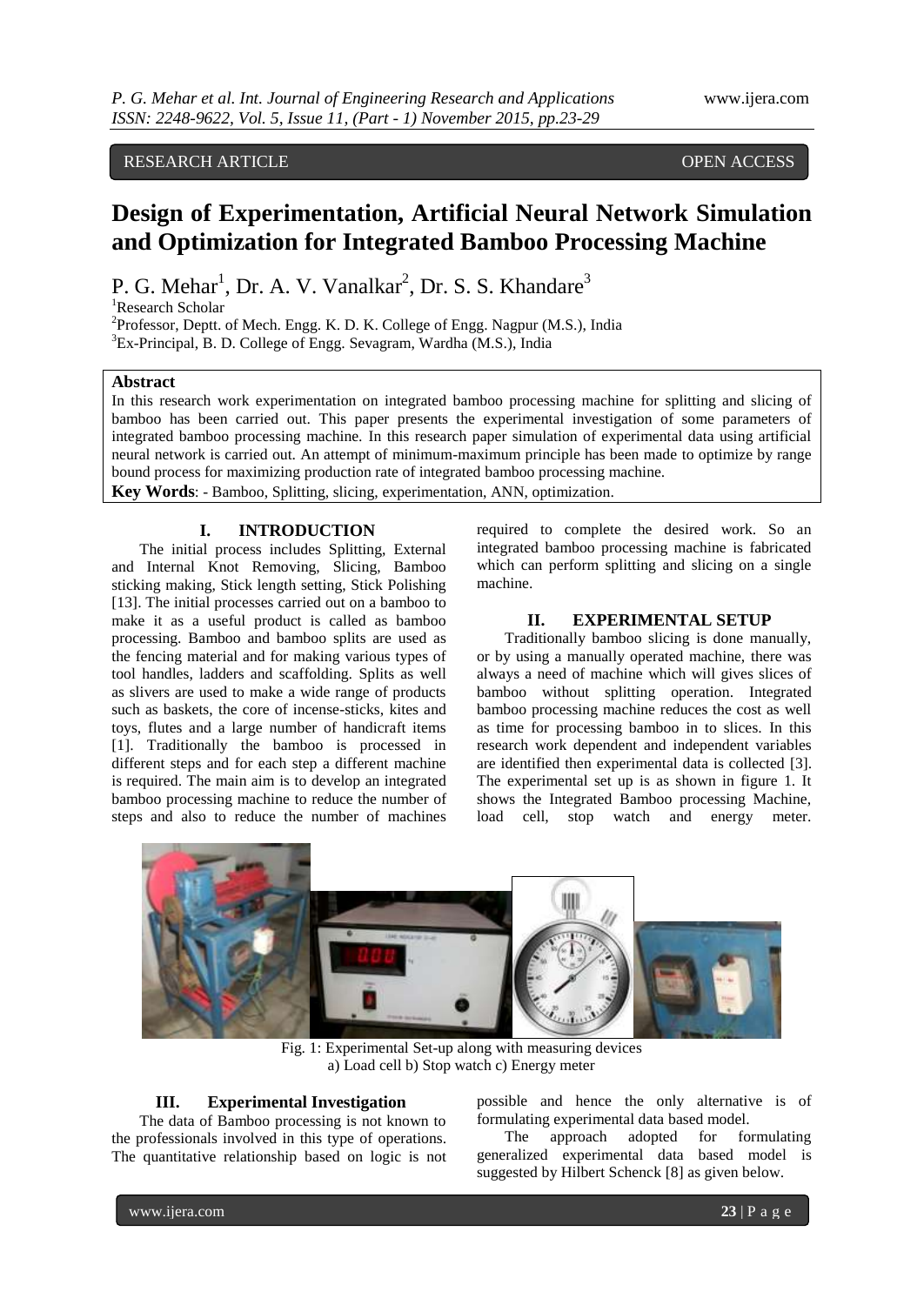- 1. Identification of independent and dependent variables or quantities.
- 2. Reduction of independent variables adopting dimensional analysis.
- 3. Design of experimental set up.
- 4. Calibration of an instrument.
- 5. Measurement of experimental data.
- 6. Model Formulation
- 7. Optimization and validation
- 8. ANN simulation

The formulated model is an approximate generalized model. The Identification of dependent and independent variables of the phenomenon is to be carried out based on known qualitative physical phenomenon.

# **IV. IDENTIFICATION OF VARIABLES**

The parameters [9] which affect the production rate, quality and efficiency of machine are selected are tabulated in the below table 1.

| Sr. No. | <b>Variable</b>            | <b>Types of Variable</b> | <b>Symbol</b>  | <b>Dimensions</b> |
|---------|----------------------------|--------------------------|----------------|-------------------|
| 1.      | <b>Tool Hardness</b>       | Independent              | $H_T$          |                   |
| 2.      | Relief Angle               | Independent              | ø              |                   |
| 3.      | <b>Condition of Bamboo</b> | Independent              | $B_T$          |                   |
| 4.      | Rake Angle                 | Independent              | $\alpha$       |                   |
| 5.      | Outer Diameter of bamboo   | Independent              | D <sub>0</sub> | L                 |
| 6.      | Inner Diameter of bamboo   | Independent              | Di             | L                 |
| 7.      | Force                      | Independent              | F              | $MLT^{-2}$        |
| 8.      | Velocity                   | Independent              | Vp             | $LT^{-1}$         |
| 9.      | <b>Input Energy</b>        | Independent              | $I_{E}$        | $ML^2T^{-2}$      |
| 10.     | <b>Work Done</b>           | Independent              | $W_d$          | $ML^2T^{-2}$      |
| 11.     | <b>Production Rate</b>     | Dependent                | $P_R$          | $T^{-1}$          |
| 12.     | Quality                    | Dependent                | Q              |                   |
| 13.     | Efficiency                 | Dependent                | η              |                   |

Table 1: Parameters affecting bamboo processing

# **V. TABULATION OF DATA**

The collected data from the experimentation is tabulated in a proper format as given below in table 2.

|                | <b>Input Variable</b>                                    |                        |                                                 |                     |                                                                 |                                                                       |                                               |                                      |                                     |                   |                                                                      | <b>Output Variable</b> |                 |
|----------------|----------------------------------------------------------|------------------------|-------------------------------------------------|---------------------|-----------------------------------------------------------------|-----------------------------------------------------------------------|-----------------------------------------------|--------------------------------------|-------------------------------------|-------------------|----------------------------------------------------------------------|------------------------|-----------------|
| Sr. No.        | Hardness,<br>(BHN)<br><b>Tool</b><br>$\mathbf{H}_\Gamma$ | ø<br>Angle,<br>Relief. | ร<br>Bamboo, $\mathbf{B}_\text{T}$<br>Condition | 8<br>Angle,<br>Rake | do<br>diameter<br>Bamboo,<br><b>Outer</b><br>$\mathbf{\hat{p}}$ | ਚ<br>diameter<br>amboo,<br>(mm)<br>Inner<br>⋒<br>(mm)<br>$\mathbf{a}$ | $\widehat{\boldsymbol{\epsilon}}$<br>Force, F | $\mathbf{P}$<br>Velocity,<br>(m/sec) | Energy<br>Input<br>$\sum_{i=1}^{n}$ | (KJ)<br>Work Done | Rate<br>ร<br>Production<br>Slice/sec.)<br>$\dot{\tilde{\mathbf{z}}}$ | (degree)<br>Quality    | Efficiency, (%) |
|                | $X_1$                                                    | $\mathbf{X}_2$         | $X_3$                                           | $X_4$               | $\mathbf{X}_5$                                                  | $X_6$                                                                 | $X_7$                                         | $X_8$                                | $X_9$                               | $X_{10}$          | ${\bf Y_1}$                                                          | $\mathbf{Y}_2$         | $Y_3$           |
| 1              | 260                                                      | 25                     | $\overline{2}$                                  | $\Omega$            | 50                                                              | 30                                                                    | 122.63                                        | 0.53                                 | 0.197                               | 0.176             | 2.21                                                                 | 160                    | 89.35           |
| $\overline{c}$ | 260                                                      | 25                     | $\overline{2}$                                  | $\boldsymbol{0}$    | 53                                                              | 21                                                                    | 147.15                                        | 0.54                                 | 0.259                               | 0.226             | 1.49                                                                 | 165                    | 87.05           |
| 3              | 260                                                      | 25                     | $\overline{2}$                                  | $\boldsymbol{0}$    | 52                                                              | 25                                                                    | 141.26                                        | 0.56                                 | 0.238                               | 0.212             | 1.56                                                                 | 155                    | 89.18           |
| $\overline{4}$ | 260                                                      | 25                     | $\overline{2}$                                  | $\boldsymbol{0}$    | 45                                                              | 27                                                                    | 117.72                                        | 0.54                                 | 0.174                               | 0.149             | 1.55                                                                 | 155                    | 85.91           |
| 5              | 260                                                      | 25                     | $\overline{2}$                                  | $\overline{0}$      | 45                                                              | $\Omega$                                                              | 153.04                                        | 0.56                                 | 0.224                               | 0.194             | 0.97                                                                 | 170                    | 86.42           |
| 6              | 260                                                      | 25                     | $\overline{2}$                                  | $\boldsymbol{0}$    | 43                                                              | $\Omega$                                                              | 152.06                                        | 0.51                                 | 0.207                               | 0.182             | 0.88                                                                 | 180                    | 87.99           |
| $\overline{7}$ | 260                                                      | 25                     | $\overline{2}$                                  | $\mathbf{0}$        | 51                                                              | $\Omega$                                                              | 159.90                                        | 0.56                                 | 0.266                               | 0.235             | 0.96                                                                 | 180                    | 88.12           |
| 8              | 260                                                      | 25                     | $\overline{2}$                                  | $\boldsymbol{0}$    | 53                                                              | $\Omega$                                                              | 163.83                                        | 0.54                                 | 0.282                               | 0.251             | 0.94                                                                 | 180                    | 89.02           |
| 9              | 260                                                      | 25                     | 1                                               | $\boldsymbol{0}$    | 51                                                              | 30                                                                    | 126.55                                        | 0.56                                 | 0.212                               | 0.186             | 1.70                                                                 | 140                    | 87.44           |
| 10             | 260                                                      | 25                     | $\mathbf{1}$                                    | $\mathbf{0}$        | 53                                                              | 21                                                                    | 147.15                                        | 0.56                                 | 0.259                               | 0.226             | 1.49                                                                 | 145                    | 87.05           |

Table 2: Experimental data sample readings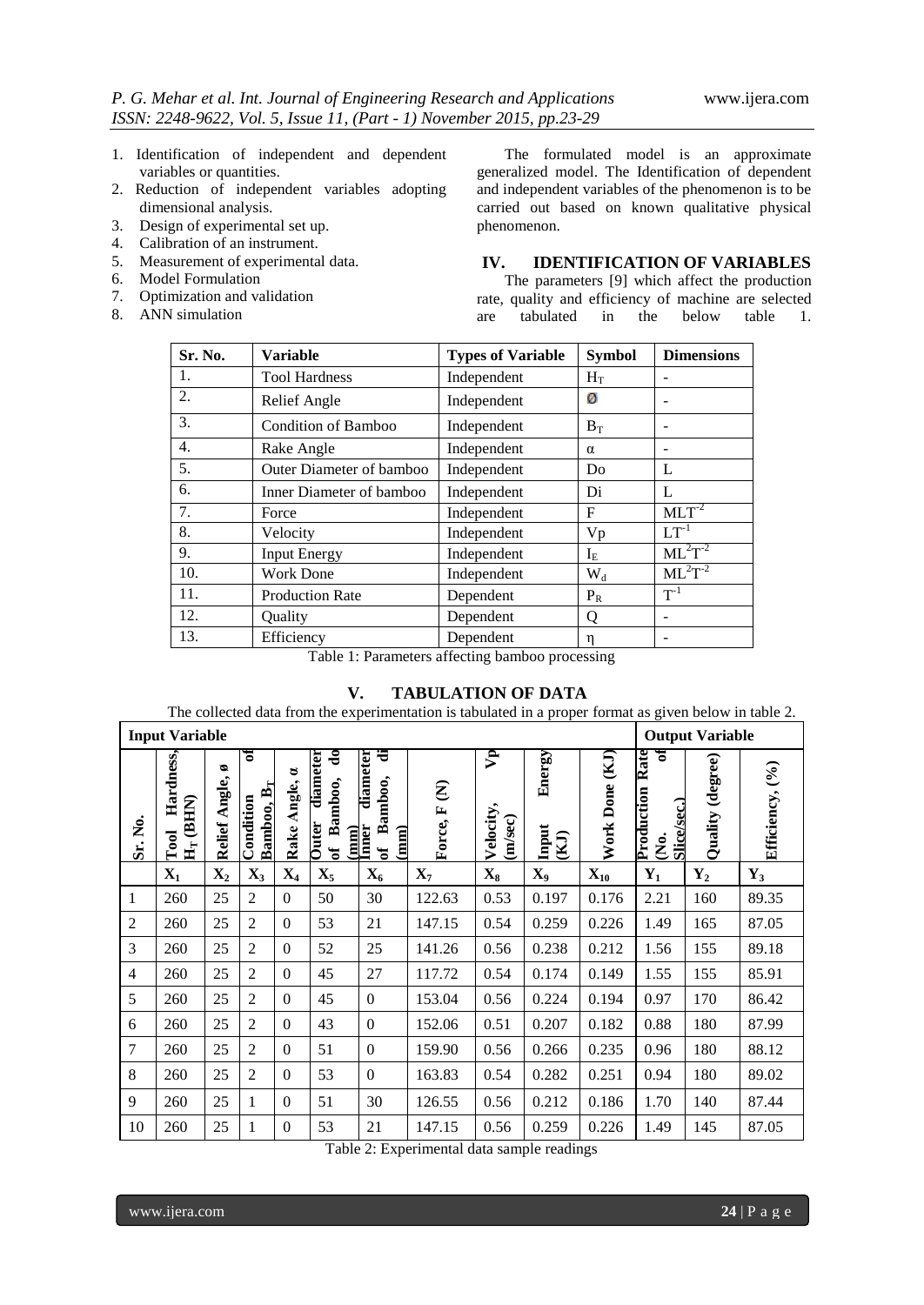# **VI. ARTIFICIAL NEURAL NETWORK (ANN)**

The ANN simulation [6][12] is carried out for the experimental data to validate the model for large number of readings. The simulation also improves the model which is obtained by multivariable linear regression model. The simulated model ensures more accurate prediction of values.

## **6.1 SIMULATION BY USING MATLAB**

The ANN simulation is carried out by using MATLAB software. The simulation for 1296 readings is carried out on artificial neurons.

### **6.2 PRODUCTION RATE (Y1)**

ANN is used for validating the input data and output data  $(Y_1)$ .

| 座 20 | # New Network Pitzug Text inform                                                   |                           |                                                                                                                                                                       | $20 - 10 = 10$ |
|------|------------------------------------------------------------------------------------|---------------------------|-----------------------------------------------------------------------------------------------------------------------------------------------------------------------|----------------|
|      | Network Size<br>Set the curricle of measure in the fitting setum (c) redules to an |                           |                                                                                                                                                                       |                |
|      | Hidden Layer                                                                       |                           | <b>ALCOHOL: NEW</b><br><b>Recognization</b>                                                                                                                           |                |
|      | Needer of Hidden Meanens:                                                          | $-15$                     | Baturet be this planel wild a bange the receiver of measured if<br>But network does not perform out after training<br>and the party of the company of the second con- |                |
|      |                                                                                    |                           |                                                                                                                                                                       |                |
|      | <b>Favoure Delaults</b><br><b>Hazard Hotwark</b>                                   |                           |                                                                                                                                                                       |                |
|      | Input<br>10                                                                        | <b>Hidden Layer</b><br>25 | <b>Output Layer</b><br>Output                                                                                                                                         |                |

Figure 2 shows that ready to create a network and train it. It is tried for a two layer network, with sig-mod transfer function in hidden layer and a linear function in an output layer. As an initial guess, here 25 hidden neurons in hidden layers are used. The network has 10 inputs and 1 output.

Here Leven berg – Marquartt algorithm for training is used. The network is trained for 20 iterations only and three targets, training, validations and testing of data samples.



Fig. 3: Network train for data validation

Network train for data validations is shown in figure 3 results in progress of 20 epochs, time required training the network and various performances of parameters. It clearly shows the size validation checks.



Fig. 4: Performance of the learning algorithm train over 20 epoch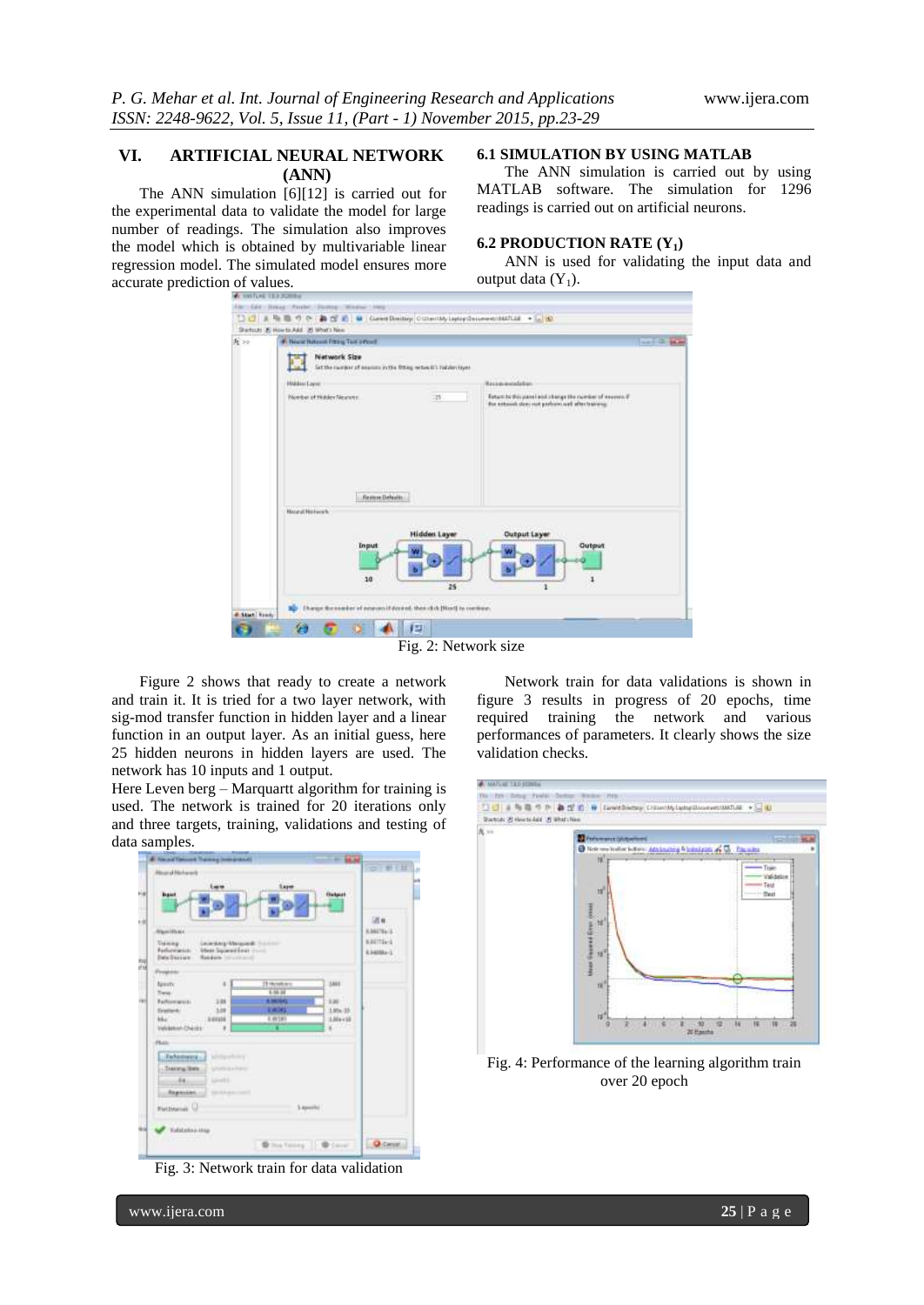The training stops after 20 iterations because validations error increased as shown in figure 4. It is useful diagnostic tool to plot the training, validations and test error to check the progress of training. The results are shown in figure 4. The test error and

validation set error have similar characteristics and does not appear that any significant over fitting has occurred. The goal is to design the production rate and having minimum errors. The best validation performance is  $10^{-3}$  at 14 epochs.



Fig. 5: Linear regression performance fitness curve

The next step is to perform some analysis of the network response. Put the entire data set through the network (training, validation and test) as shown in figure 5, and perform a linear regression between network outputs and the corresponding targets. First calculate the network outputs, in this case there are single outputs and three targets. As shown the result of first three figures, the regression values around 0.9 to achieve the targets.

#### **6.3 QUALITY (Y2)**

ANN is used for validating the input data and output data  $(Y_2)$ .



Fig. 6: Performance of the learning algorithm train over 17 epoch

The training stops after 17 iterations because validations error increased as shown in figure 6. It is useful diagnostic tool to plot the training, validations and test error to check the progress of training. The results are shown in figure 6. The test error and

validation set error have similar characteristics and does not appear that any significant over fitting has occurred. The goal is to design the quality and having minimum errors. The best validation performance is  $10<sup>1</sup>$  at 11 epochs.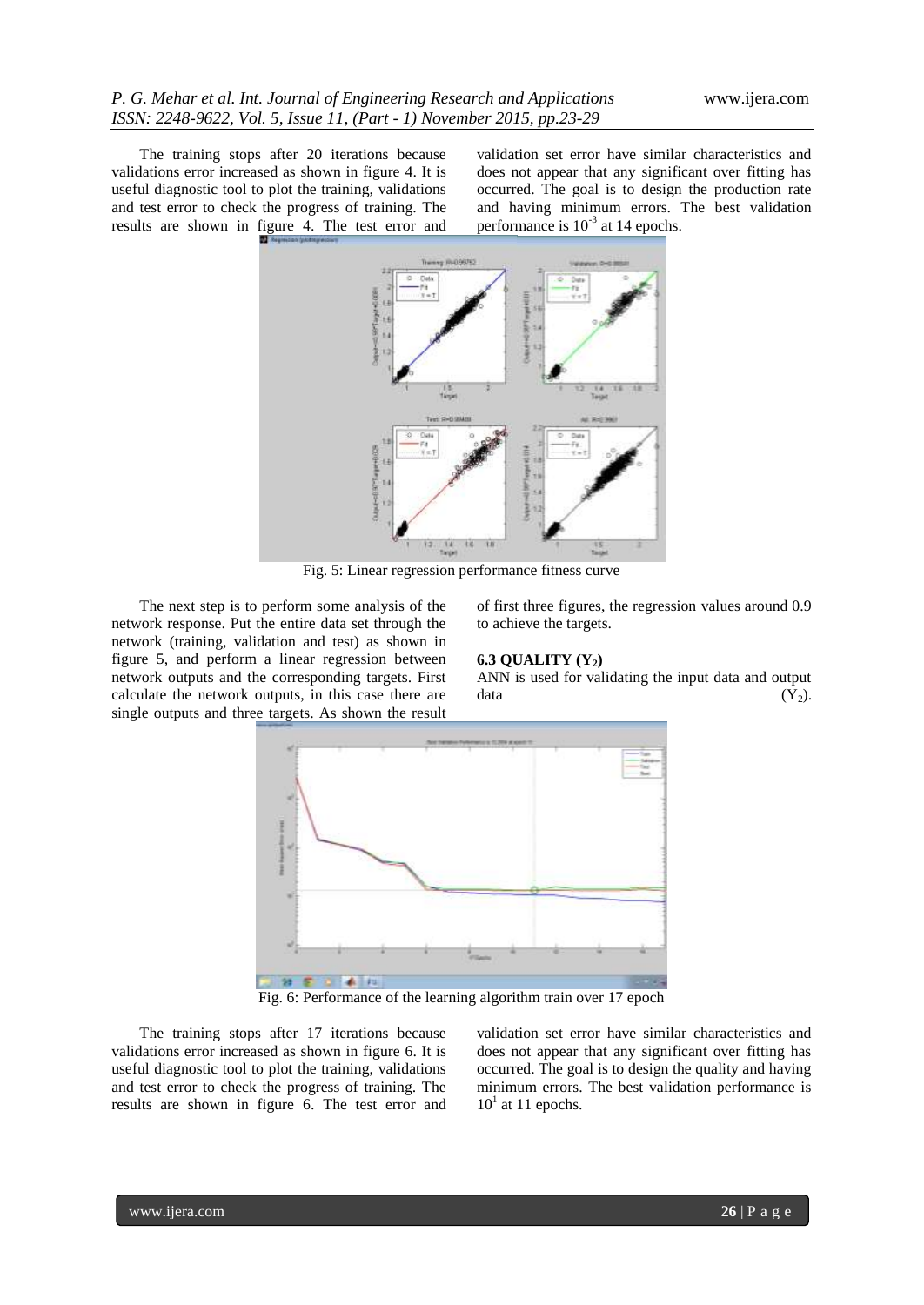

Fig. 7: Linear regression performance fitness curve

The next step is to perform some analysis of the network response. Put the entire data set through the network (training, validation and test) as shown in figure 7, and perform a linear regression between network outputs and the corresponding targets. First calculate the network outputs, in this case there are single outputs and three targets. As shown the result

of first three figures, the regression values around 0.9 to achieve the targets.

#### **6.4 EFFICIENCY (Y4)**

ANN is used for validating the input data and output data  $(Y_4)$ .



Fig. 8: Performance of the learning algorithm train over 43 epoch

The training stops after 43 iterations because validations error increased as shown in figure 8. It is useful diagnostic tool to plot the training, validations and test error to check the progress of training. The results are shown in figure 8. The test error and validation set error have similar characteristics and does not appear that any significant over fitting has occurred. The goal is to design the efficiency and having minimum errors. The best validation performance is  $10^{-1.5}$  at 37 epochs.

The next step is to perform some analysis of the network response. Put the entire data set through the network (training, validation and test) as shown in figure 9, and perform a linear regression between network outputs and the corresponding targets. First calculate the network outputs, in this case there are single outputs and three targets. As shown the result of first three figures, the regression values around 0.9 to achieve the targets.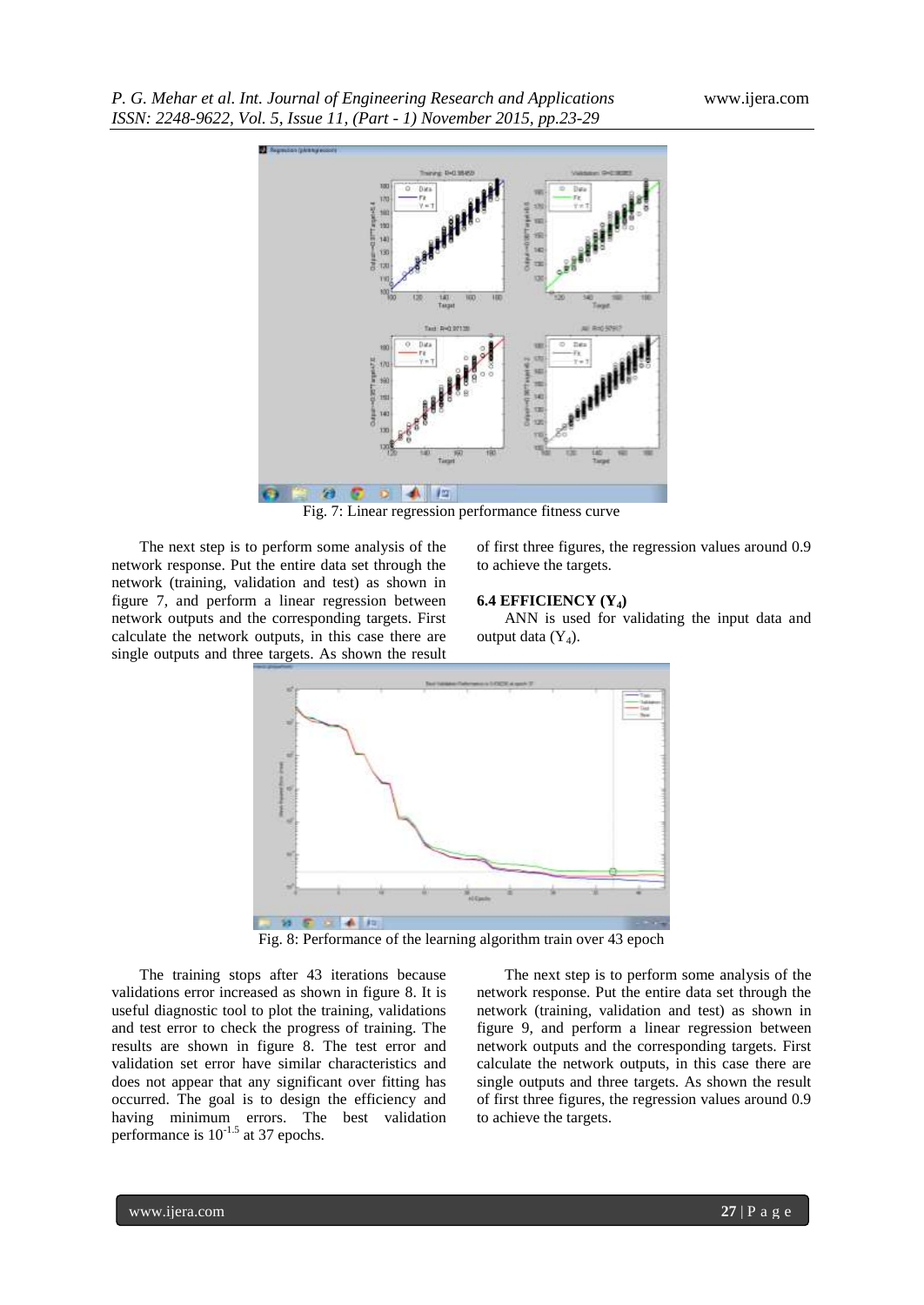

Fig. 9: Linear regression performance fitness curve

## **VII. OPTIMIZATION**

The manual optimization is performed by using the Range Bound Optimization method [4] of operations research. The optimization is done for maximum production rate and minimum power consumption.

#### **7.1 MAXIMIZATION OF PRODUCTION RATE**

In order to obtain maximum production rate the objective function of production rate is used.

Max  $Y_1 = 1.154651 - 6.2E-05X_1 + 0.000347X_2$  $0.00445X_3 - 0.00196X_4 - 0.02525X_5 + 0.028952X_6 0.00284X_7$  +  $1.165921X_8$  +  $0.27392X_9$  $3.523711X_{10}$ 

Subjected to constraints of different variables present in table 2,

 $210 \le X_1 \le 269$ ;  $15 \le X_2 \le 25$ ;  $1 \le X_3 \le 2$ ;  $0 \le X_4 \le 4$ ;  $40 \le X_5 \le 56$ ;  $0 \le X_6 \le 36$ ;

 $98.10 \le X_7 \le 168.73$ ;  $0.48 \le X_8 \le 0.58$ ;  $0.127 \le X_9 \le$ 0.408; 0.114  $\leq$  X<sub>10</sub>  $\leq$  0.276

For obtaining maximum production rate, the input variables with negative sign in model are chosen with lowest value and positive sign in model are chosen with highest value.

 $X_1 = 210$ ;  $X_2 = 25$ ;  $X_3 = 1$ ;  $X_4 = 0$ ;  $X_5 = 40$ ;  $X_6 = 36$ ;  $X_7 = 98.10$ ;  $X_8 = 0.58$ ;  $X_9 = 0.408$ ;  $X_{10} = 0.276$ 

Substituting above optimal values, maximum production rate is given by,

 $Y_1 = 1.154651 - 6.2E-05 \times 210 + 0.000347 \times 25$ 0.00445×1 - 0.00196×0 - 0.02525×40 + 0.028952×36  $0.00284\times98.10 + 1.165921\times0.58 +$ 

 $0.27392\times0.408X_9 + 3.523711\times0.276$ 

The maximum production rate is,

 $Y_1 = 2.66$  slices/sec.

#### **VIII. CONCLUSION**

The set up is developed for experimentation. The readings are tabulated in a proper format. The ANN validation is carried with the help of MATLAB for production rate, quality and efficiency.

The mathematical model is developed by multivariable linear regression model for production rate.

The optimization is carried out by using range bound method for production rate. The maximum production rate is found to be 2. 66 slices/sec.

#### **REFERENCES**

- [1] Aniket Baksy, "The Bamboo Industry in India", CCS working Paper # 283, July 2013.
- [2] C. S. Verma, V. M. Chariar and R. Purohit, Cleavage Analysis of Bamboo: A Natural Composite, International journal of Engineering Research and Application (IJERA), ISSN 2248-9622, Vol. 2, Issue 2, Mar-Apr 2012, pp. 1265-1268.
- [3] C. N. Sakhale, P. M. Bapat, M. P. Singh and J. P. Modak, Design of Experimentation, Formulation of Mathematical Model and Analysis for Bamboo Cross Cutting Operation, International Journal of Multidisciplinary Research & Advances in Engg. (IJMRAE), ISSN 0975-7074, Vol. 2, No. I, April 2010, pp 61-83
- [4] R. S. Kadu, Dr. G. K. Awari, Dr. C. N. Sakhale and Dr. J. P. Modak, Formulation of Various Mathematical Models for the Investigation of Tool Life in Boring Process using Carbide and CBN Tools, International Journal of Application or Innovation in Engineering & Management (IJAIEM),ISSN